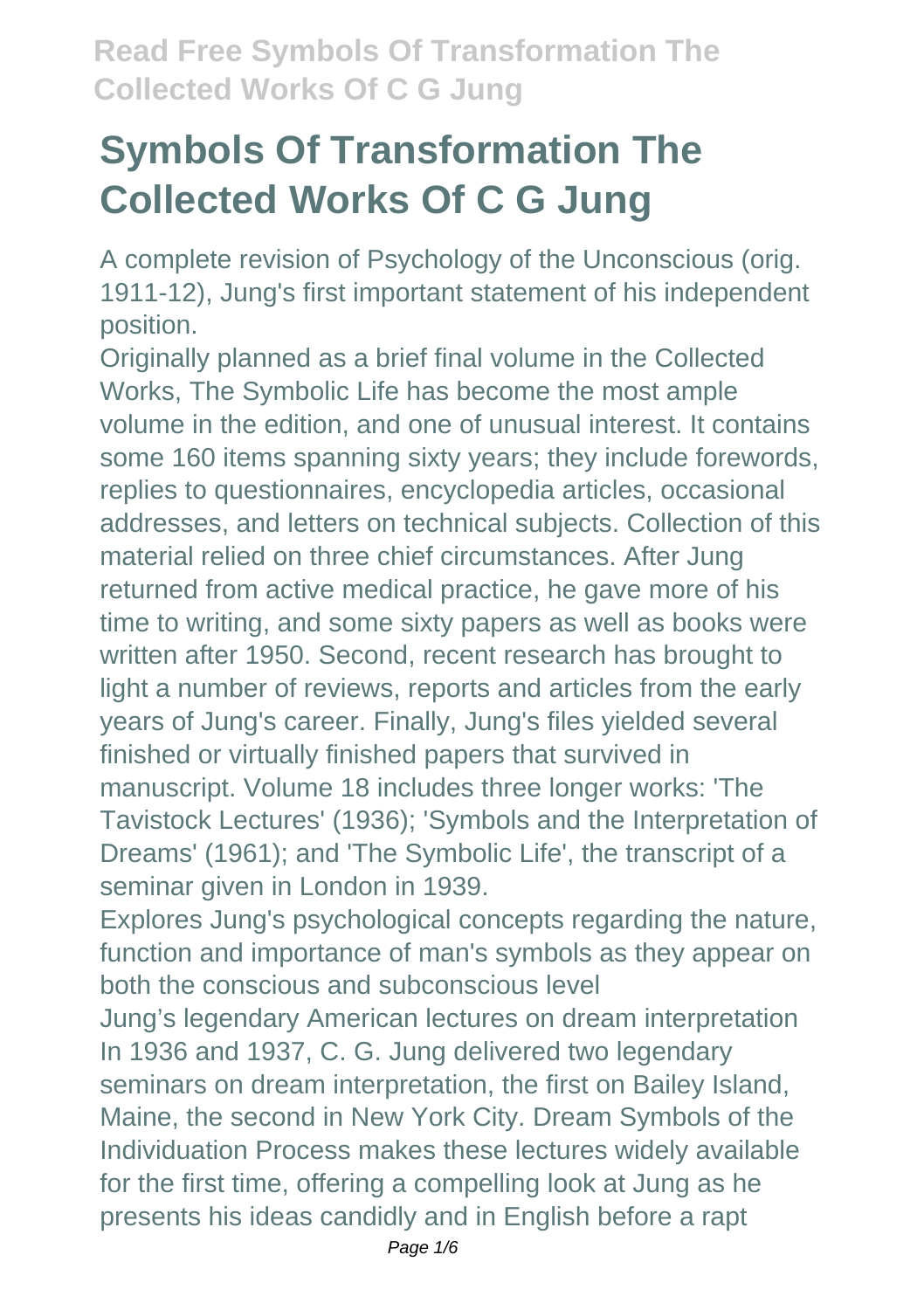American audience. The dreams presented here are those of Nobel Prize–winning physicist Wolfgang Pauli, who turned to Jung for therapeutic help because of troubling personal events, emotional turmoil, and depression. Linking Pauli's dreams to the healing wisdom found in many ages and cultures, Jung shows how the mandala—a universal archetype of wholeness—spontaneously emerges in the psyche of a modern man, and how this imagery reflects the healing process. He touches on a broad range of themes, including psychological types, mental illness, the individuation process, the principles of psychotherapeutic treatment, and the importance of the anima, shadow, and persona in masculine psychology. He also reflects on modern physics, the nature of reality, and the political currents of his time. Jung draws on examples from the Mithraic mysteries, Buddhism, Hinduism, Chinese philosophy, Kundalini yoga, and ancient Egyptian concepts of body and soul. He also discusses the symbolism of the Catholic Mass, the Trinity, and Gnostic ideas in the noncanonical Gospels. With an incisive introduction and annotations, Dream Symbols of the Individuation Process provides a rare window into Jung's interpretation of dreams and the development of his psychology of religion. Sixteen studies in religious phenomena, including Psychology and Religion and Answer to Job. ?

After joining the staff of the Burgholzli Mental Hospital in 1900, Jung developed and applied the word-association tests for studying normal and abnormal psychology. The studies have remained a significant phase in the development of Jung's conceptions and an important contribution to diagnostic psychology and psychiatry. Between 1904 and 1907 he published nine studies on the tests. These studies, together with two lectures on the association method given in 1909 at Clark University and three articles on psychophysical researches from American and English journals in 1907-1908,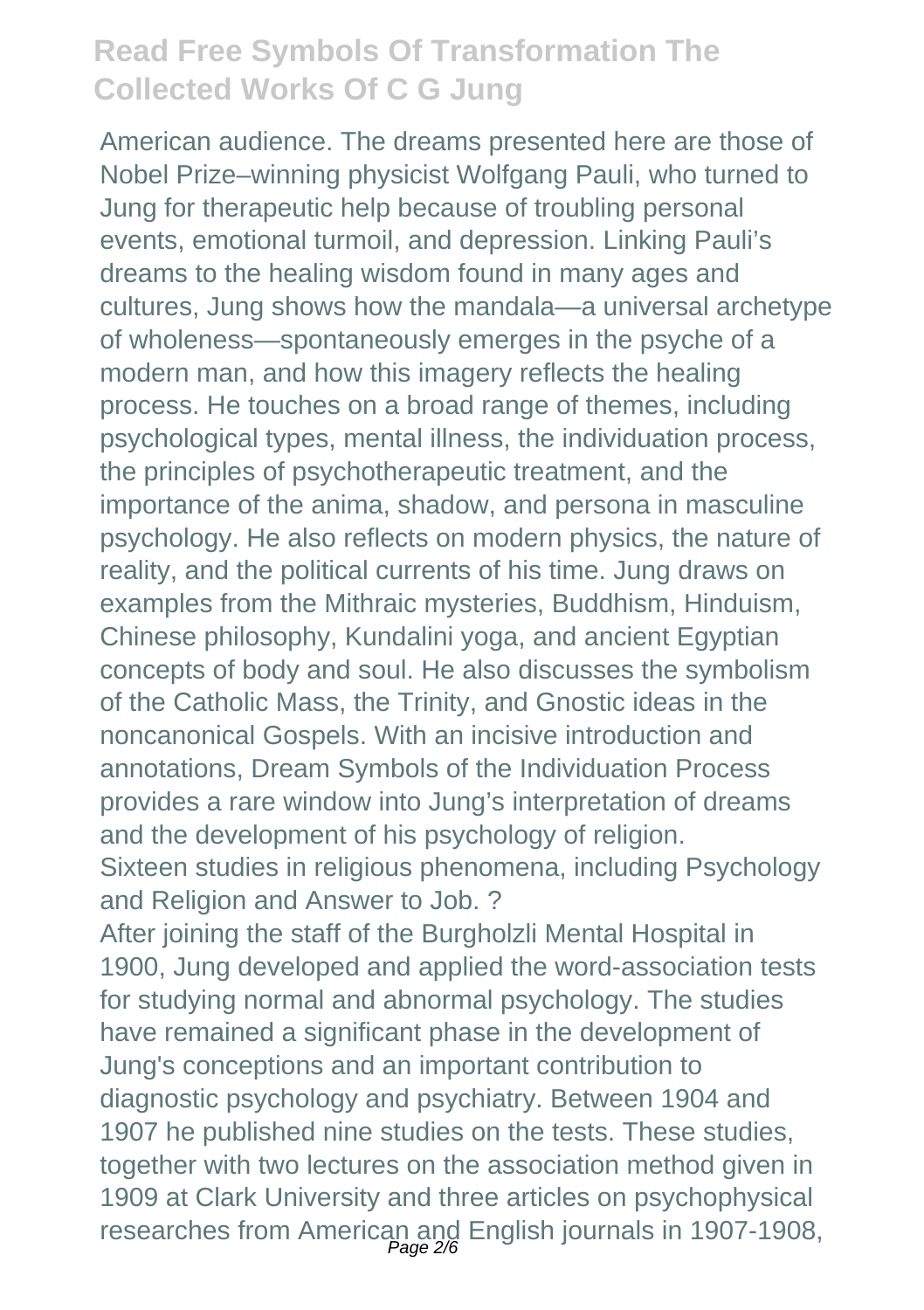compose this volume. Jung's association studies showed the definite influence of Bleuler and also of Freud, with whom he worked closely for several years. With this volume, the Collected Works are complete except for the Miscellany, Bibliography and Index volumes.

Originally planned as a brief final volume in the Collected Works, The Symbolic Life has become the most ample volume in the edition, and one of unusual interest. It contains some 160 items spamming sixty years; they include forewords, replies to questionnaires, encyclopedia articles, occasional addresses, and letters on technical subjects.Collection of this material relied on three chief circumstances. After Jung returned from active medical practice, he gave more of his time to writing, and some sixty papers as well as books were written after 1950. Second, recent research has brought to light a number of reviews, reports and articles from the early years of Jung's career. Finally, Jung's files yielded several finished or virtually finished papers that survived in manuscript.Volume 18 includes three longer works: 'The Tavistock Lectures' (1936); 'Symbols and the Interpretation of Dreams' (1961); and 'The Symbolic Life', the transcript of a seminar given in London in 1939.

Essays which state the fundamentals of Jung's psychological system: "On the Psychology of the Unconscious" and "The Relations Between the Ego and the Unconscious," with their original versions in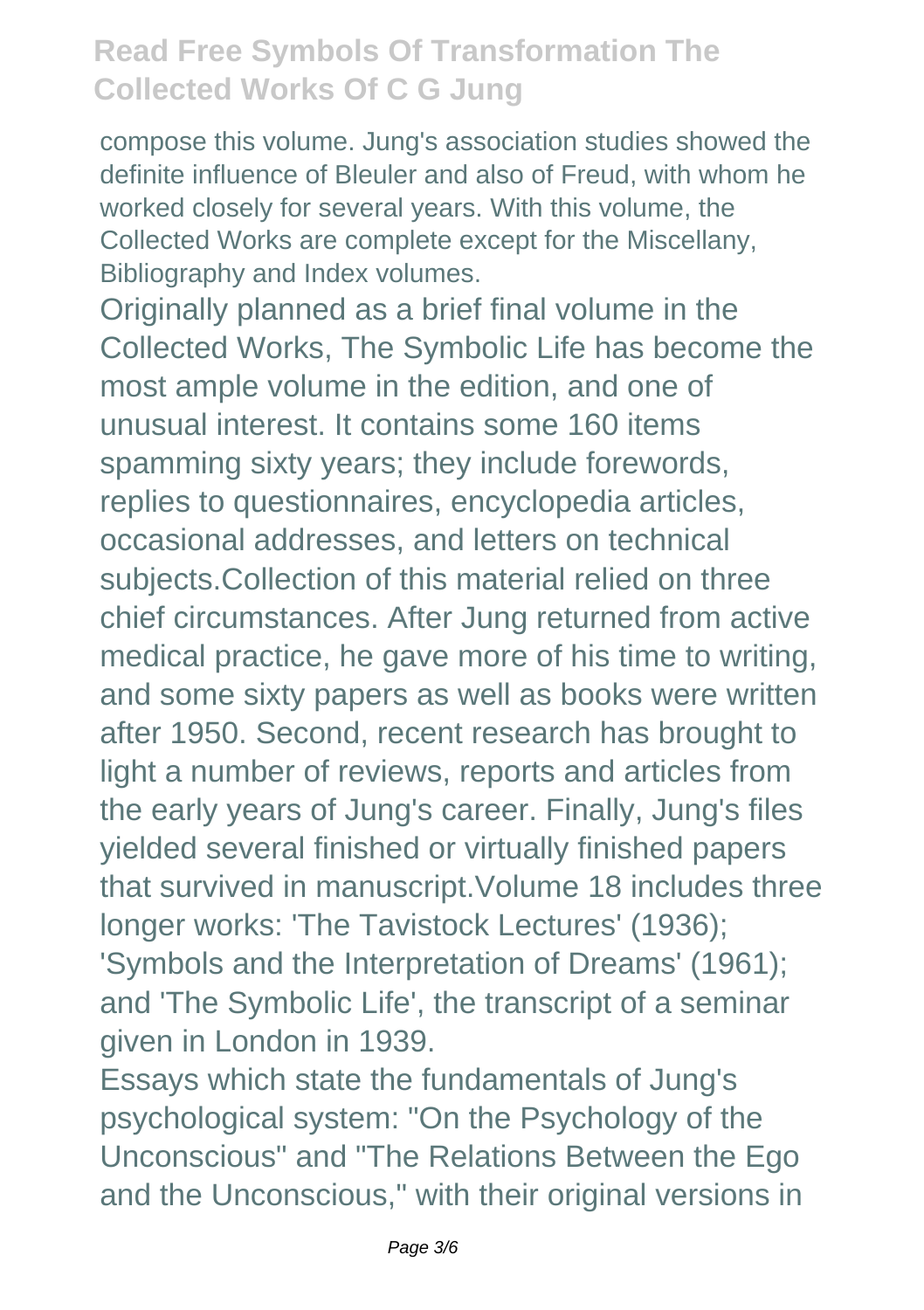#### an appendix.

This volume has become known as perhaps the best introduction to Jung's work. In these famous essays. "The Relations between the Ego and the Unconscious" and "On the Psychology of the Unconscious," he presented the essential core of his system. Historically, they mark the end of Jung's intimate association with Freud and sum up his attempt to integrate the psychological schools of Freud and Adler into a comprehensive framework. This is the first paperback publication of this key work in its revised and augmented second edition of 1966. The earliest versions of the Two Essays, "New Paths in Psychology" (1912) and "The Structure of the Unconscious" (1916), discovered among Jung's posthumous papers, are published in an appendix, to show the development of Jung's thought in later versions. As an aid to study, the index has been comprehensively expanded.

In 1911 Jung published a book of which he says: '...it laid down a programme to be followed for the next few decades of my life.' It was vastly erudite and covered innumerable fields of study: psychiatry, psychoanalysis, ethnology and comparitive religion amongst others. In due course it became a standard work and was translated into French, Dutch and Italian as well as English, in which language it was given the well-known but somewhat misleading title of The Psychology of the Unconscious. In the Foreword to the present revised edition which first appeared in 1956, Jung says: '...it was the explosion of all those psychic contents which could find no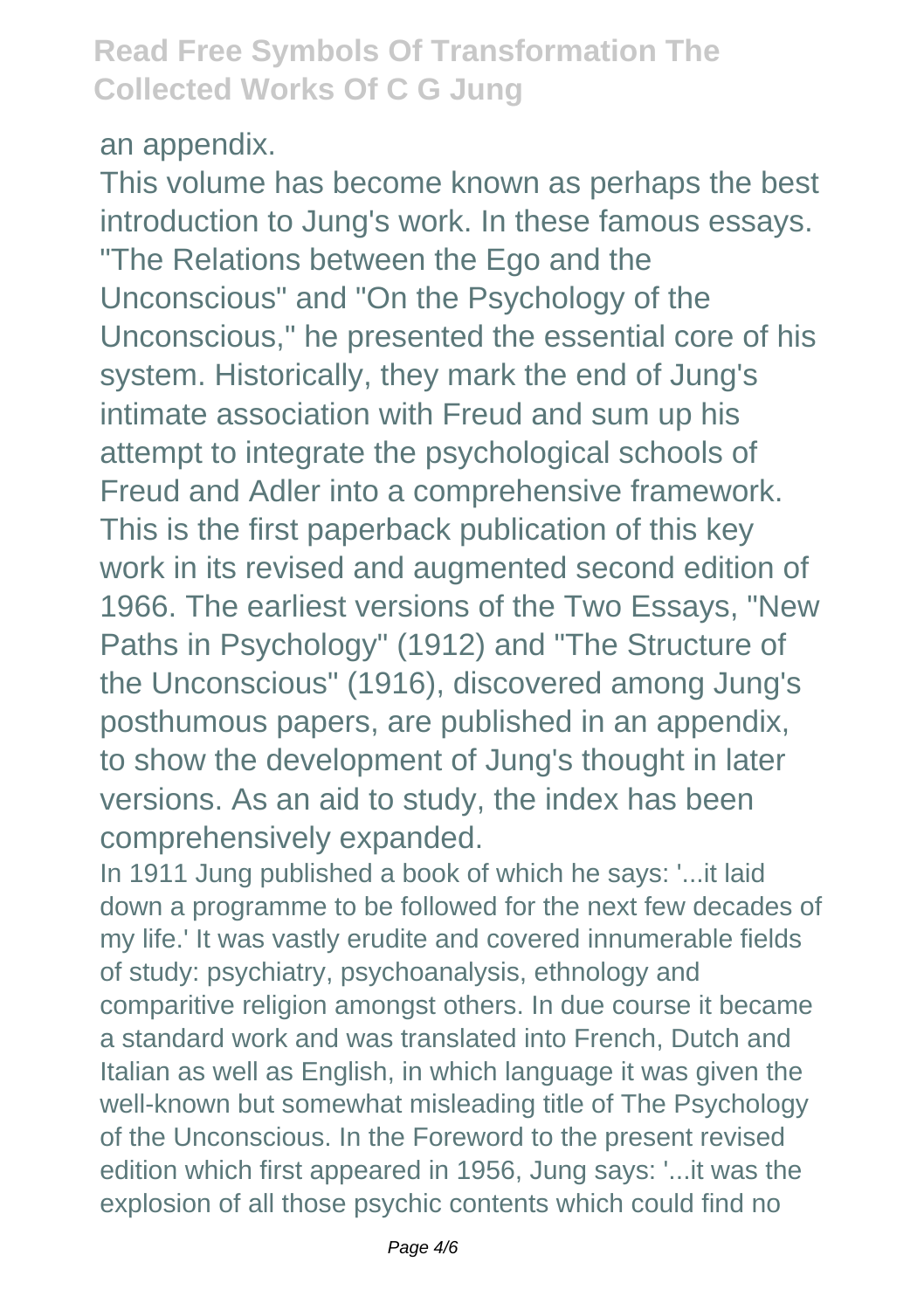room, no breathing space, in the constricting atmosphere of Freudian psychology... It was an attempt, only partially successful, to create a wider setting for medical psychology and to bring the whole of the psychic phenomena within its purview.' For this edition, appearing ten years after the first, bibliographical citations and entries have been revised in the light of subsequent publications in the Collected Works and in the standard edition of Freud's works, some translations have been substituted in quotations, and other essential corrections have been made, but there have been no changes of substance in the text.

For the first time, The Collected Works of C. G. Jung is now available in a complete digital edition that is full-text searchable. The Complete Digital Edition includes Vols. 1–18 and Vol. 19, the General Bibliography of C. G. Jung's Writings. (Vol. 20, the General Index to the Collected Works, is not included.) Volumes 1–18 of The Collected Works are available for individual purchase and are also full-text searchable at

http://press.princeton.edu/catalogs/series/bscwj.html [The Collected Works of C.G. Jung]. The Collected Works of C. G. Jung forms one of the basic texts of twentieth-century thought: at once foundational for depth psychology and pivotal for intellectual, cultural, and religious history. The writings presented here, spanning five decades, embody Jung's attempt to establish an interdisciplinary science of analytical psychology, and apply its insights to the fields of psychiatry, criminology, psychotherapy, psychoanalysis, personality psychology, anthropology, physics, biology, education, the arts and literature, the history of the mind and its symbols, comparative religion, alchemy, and contemporary culture and politics, among others: each in turn has been decisively marked by his thought. Of timely and ongoing relevance to the understanding of these fields, Jung's writings